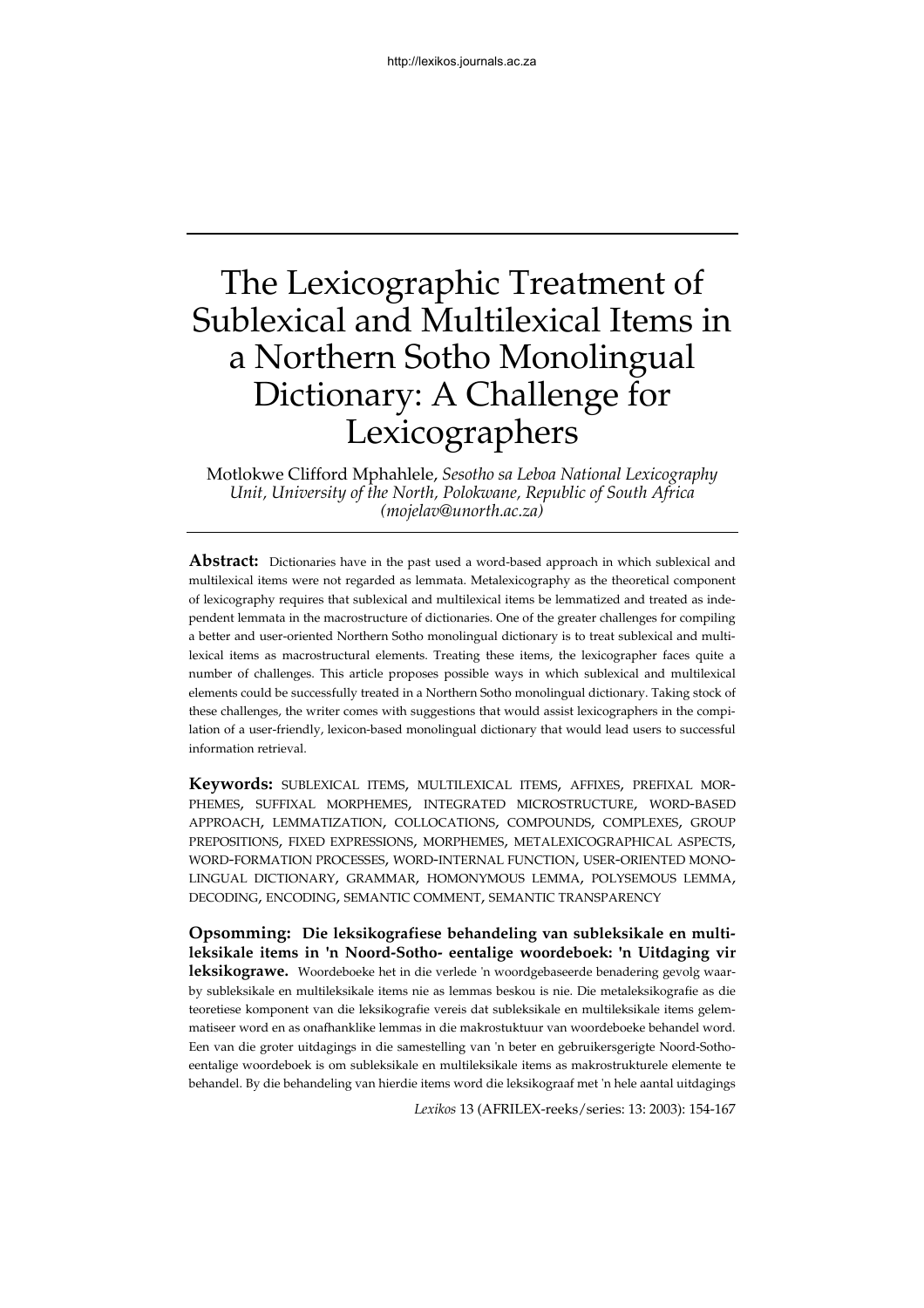gekonfronteer. Hierdie artikel stel moontlike maniere voor waarop subleksikale en multileksikale elemente suksesvol in 'n Noord-Sotho- eentalige woordeboek behandel kan word. Deur hierdie uitdagings in oënskou te neem, kom die skrywer met voorstelle wat leksikograwe sal help met die samestelling van 'n gebruikersvriendelike, leksikongebaseerde eentalige woordeboek wat gebruikers tot suksesvolle inligtingsherwinning sal lei.

**Sleutelwoorde:** SUBLEKSIKALE ITEMS, MULTILEKSIKALE ITEMS, AFFIKSE, PREFI-GALE MORFEME, SUFFIGALE MORFEME, GEÏNTEGREERDE MIKROSTRUKTUUR, WOORD-GEBASEERDE BENADERING, LEMMATISERING, KOLLOKASIES, SAMESTELLINGS, KOM-PLEKSE, GROEPVOORSETSELS, VASTE UITDRUKKINGS, MORFEME, METALEKSIKOGRA-FIESE ASPEKTE, WOORDVORMINGSPROSESSE, WOORDINTERNE FUNKSIE, GEBRUIKERS-GERIGTE EENTALIGE WOORDEBOEK, GRAMMATIKA, HOMONIMIESE LEMMA, POLISE-MIESE LEMMA, DEKODERING, ENKODERING, SEMANTIESE KOMMENTAAR, SEMANTIE-SE DEURSIGTIGHEID

#### **1. Introduction**

During the last decades, before the publication of Zgusta's *Manual of Lexicography* in 1971 and F.J. Hausmann et al.'s *Wörterbücher Dictionaries Dictionnaires*  during 1989–1991, dictionaries were regarded as containers of words. This perception encouraged lexicographers to compile word-based dictionaries that dominated practical lexicography for many years. Like other dictionaries, Northern Sotho dictionaries also consisted of word-based macrostructures. This approach has not assisted dictionary users to retrieve the required information. Due to the fact that dictionaries contained only words as macrostructural elements, users were failed because they could not find the meanings of sublexical and multilexical items. The fact that sublexical items are bound morphemes does not necessarily mean that they must be excluded as independent lemmata from the macrostructure of dictionaries. As part of the lexicon, these items should be included in the macrostructure of dictionaries and be accorded comprehensive treatment.

The Northern Sotho lexicon can be divided into three categories, namely, lexical, sublexical and multilexical elements. Compiling user-friendly dictionaries of a high lexicographic standard for African languages poses a great challenge for prospective lexicographers. One of the greater challenges to compiling a better and user-oriented Northern Sotho monolingual dictionary is to treat sublexical and multilexical items as macrostructural elements. Given that there has never been a Northern Sotho monolingual descriptive dictionary before, the lexicographer faces a difficult and challenging task of treating these items in a monolingual dictionary. Sublexical and multilexical items are fullyfledged members of the lexicon. Like many languages, Northern Sotho has a substantial number of sublexical and multilexical items that should be treated in the articles of a dictionary (cf. Mphahlele 2001). Northern Sotho sublexical items play an important role in word-formation processes while multilexical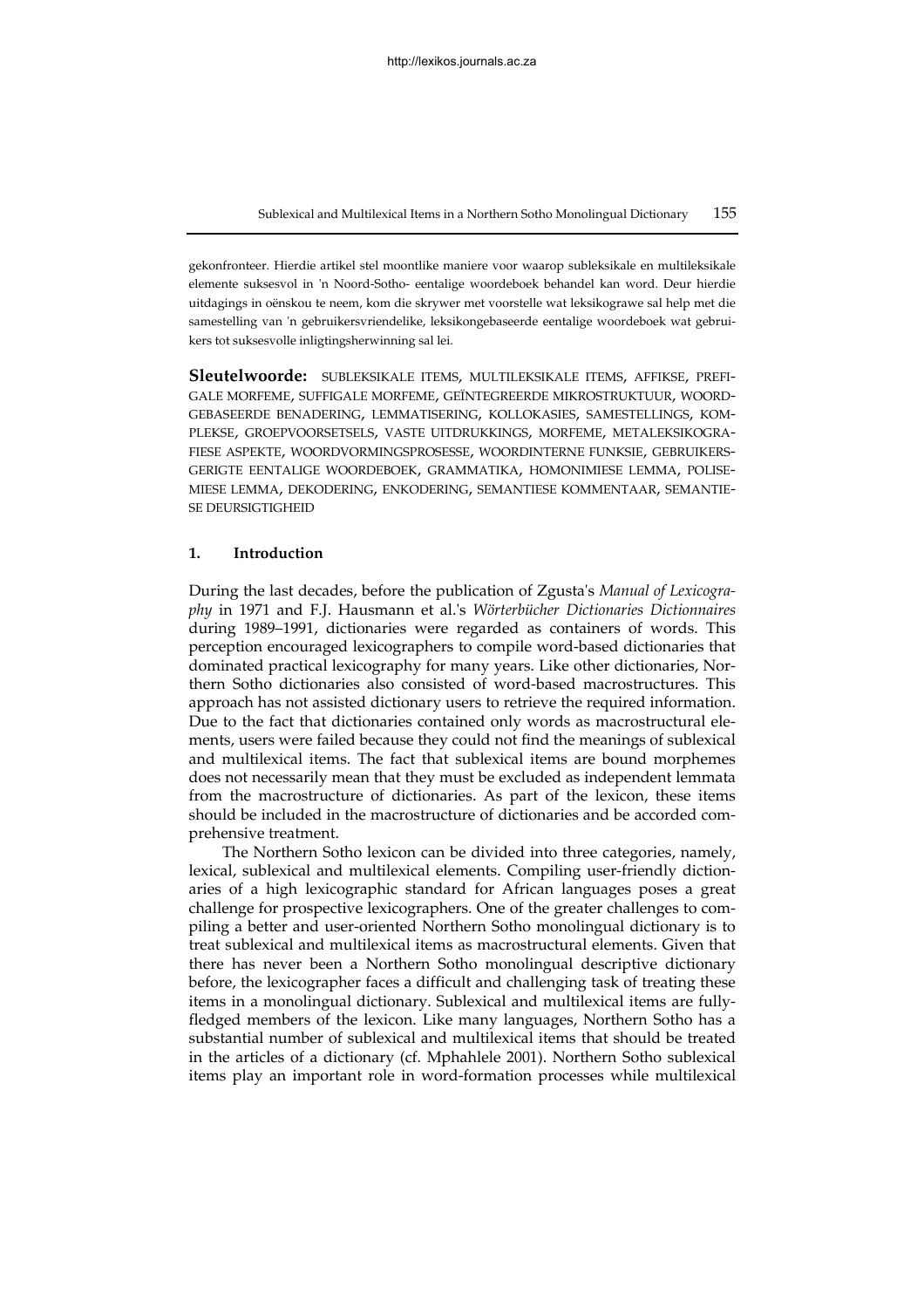items convey meanings like any other lexical unit (word). As lexical items (words) require comprehensive treatment in a dictionary, sublexical and multilexical items also do.

This article proposes possible ways in which sublexical and multilexical items could be treated in a Northern Sotho monolingual dictionary. Taking stock of these challenges, the writer wishes to make suggestions that could assist lexicographers in the compilation of user-friendly, lexicon-based monolingual dictionaries that would lead users to successful information retrieval. A number of suggestions are made that could assist in the enhancement of the linguistic quality of a Northern Sotho monolingual dictionary.

# **2. Sublexical items**

Sublexical items are items that are smaller than words. Most of these items are productive in word-formation processes and they constitute part of the active lexicon of a language. Sublexical items are commonly known as stems and affixes. With regard to sublexical items, Gouws (1991: 76) writes that the lexicon contains a substantial number of items smaller than words including affixes, combination forms and stems. He stresses that many sublexical items are productive in the word-formation process and constitute part of the active lexicon of a standard language and that dictionaries have to give an account of these items. Although limited, their occurrence as components of complexes and compounds must be recorded. Just like any other language, Northern Sotho has a number of sublexical items that are active in the word-formation process. These items should be included in the macrostructure of dictionaries as treatment units (lemmata). This section will only deal with the treatment of affixes as part of the sublexical items in a Northern Sotho monolingual dictionary. Prefixal and suffixal morphemes are examples of affixes. They are added to the roots or stems during word-formation.

Fromkin and Rodman (1993: 42) define a morpheme as the minimal linguistic sign, a grammatical unit in which there is an arbitrary union of a sound and meaning that cannot be further analyzed. According to Van Wyk (1969: 40- 41), a morpheme is a structural characteristic of a group of words, which can be associated with a particular semantic aspect or grammatical function of that group of words. If morphemes can be associated with a particular semantic aspect of words, this therefore means that they convey particular meanings associated with words. Because of this, they should be accorded an independent lemmatic status as treatment units in dictionaries.

### **2.1 The treatment of prefixal morphemes**

According to Lombard et al. (1985: 22), prefixal morphemes are morphemes that precede the root of a word. This means that prefixal morphemes can be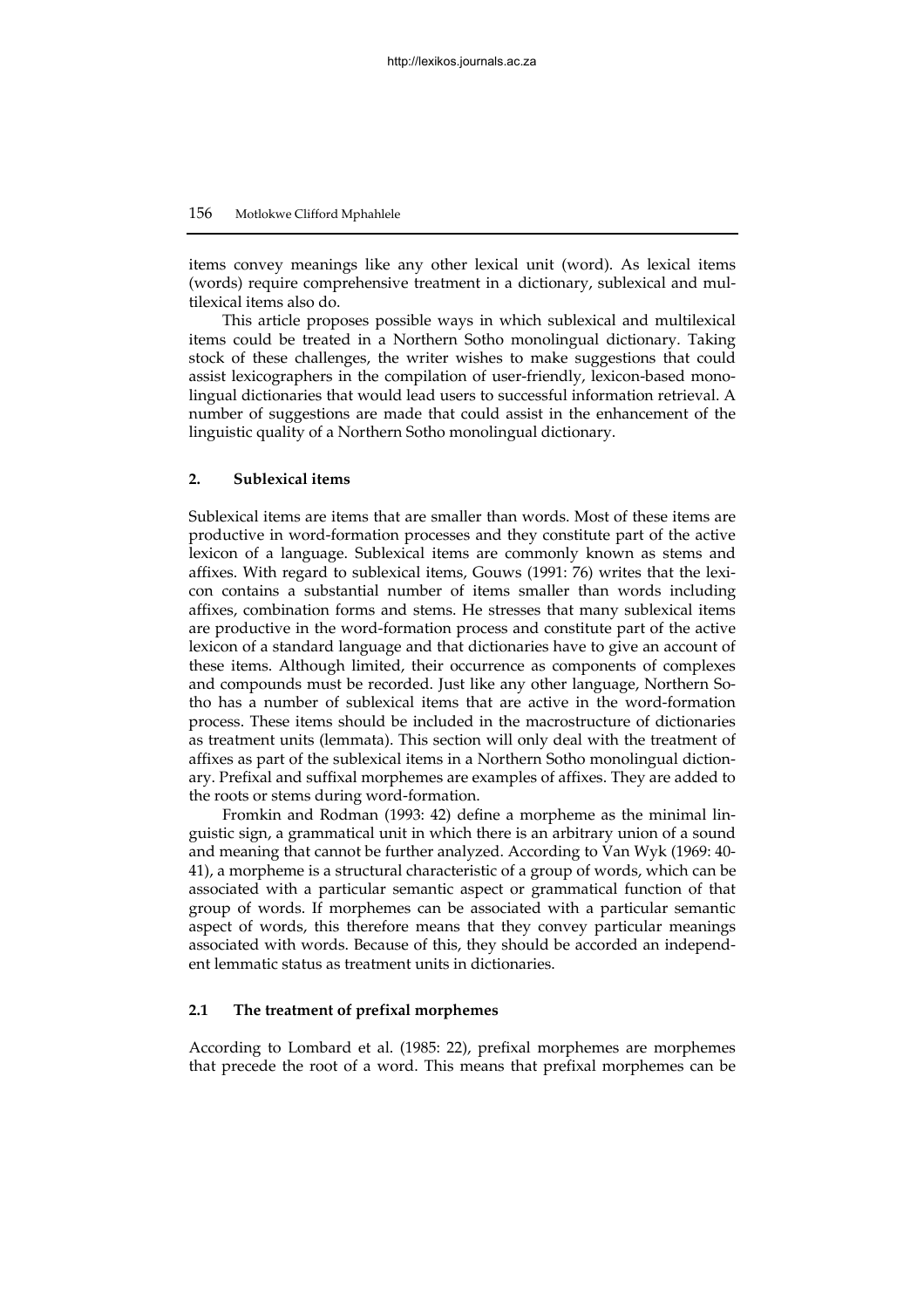found on the left-hand side of the root of a word. For these morphemes to receive proper treatment in a monolingual dictionary, lexicographers must have knowledge of their occurrence or behaviour in words. For example, the treatment of noun class prefixes in a monolingual dictionary requires the lexicographer to have a thorough knowledge of their occurrence as noun class prefixes in a lexicon. The reason for this is that the definition of a sublexical item should indicate how a particular morpheme behaves in a word. For the lexicographer of a Northern Sotho monolingual dictionary, this therefore becomes a challenging if not a difficult task.

In dealing with this challenge, the lexicographer must first of all know the noun class system in Northern Sotho. Some of the noun classes share the same prefixal morphemes. In this case, the lexicographer has to make a differentiation in the microstructure so that the user can retrieve the required information. This means that all the instances of the occurrence or behaviour of a particular prefixal morpheme should be recorded. How then should this prefix as a polysemous or homonymous lemma be recorded? The lexicographer of a Northern Sotho monolingual dictionary does not know whether to record the meanings of one prefixal morpheme in one article or whether to accord all the occurrences an independent status as lemmata. With his/her linguistic sensitivity and knowledge of complicated morphological structures, the lexicographer would be able to solve this problem. What is important here is that sublexical items can function as polysemous or homonymous lexical items. In other words, if a morpheme has polysemic distinctions, the lexicographer should accord such a morphemic lemma an integrated microstructure and if a morpheme has two unrelated occurrences such a morpheme should be accorded a twofold independent lemmatic status in the macrostructure.

When treating the noun class system in the dictionary, the lexicographer should bear in mind that the morphology of the noun is different from that of the verb. With regard to this, Van Wyk (1995: 43) writes: "The morphology of the noun differs in crucial ways from that of the verb and the noun prefix is not mobile or freely exchangeable." Without this knowledge, the lexicographer of a monolingual dictionary cannot succeed in the treatment of the prefixal morphemes.

There are eighteen noun classes in Northern Sotho. By virtue of the form of its prefix, every noun belongs to what has been traditionally called a noun class. Poulos and Louwrens (1994: 11) point out that each noun class is numbered according to the numbering system customary in the comparative study of the family of languages to which Northern Sotho belongs.

| Class | Prefix | Example   | <b>Translation</b> |
|-------|--------|-----------|--------------------|
|       | mo-    | motho     | person             |
| 1a    | Ø      | rramogolo | paternal uncle     |
|       |        | batho     | people             |

**Table 1:** The noun class system in Northern Sotho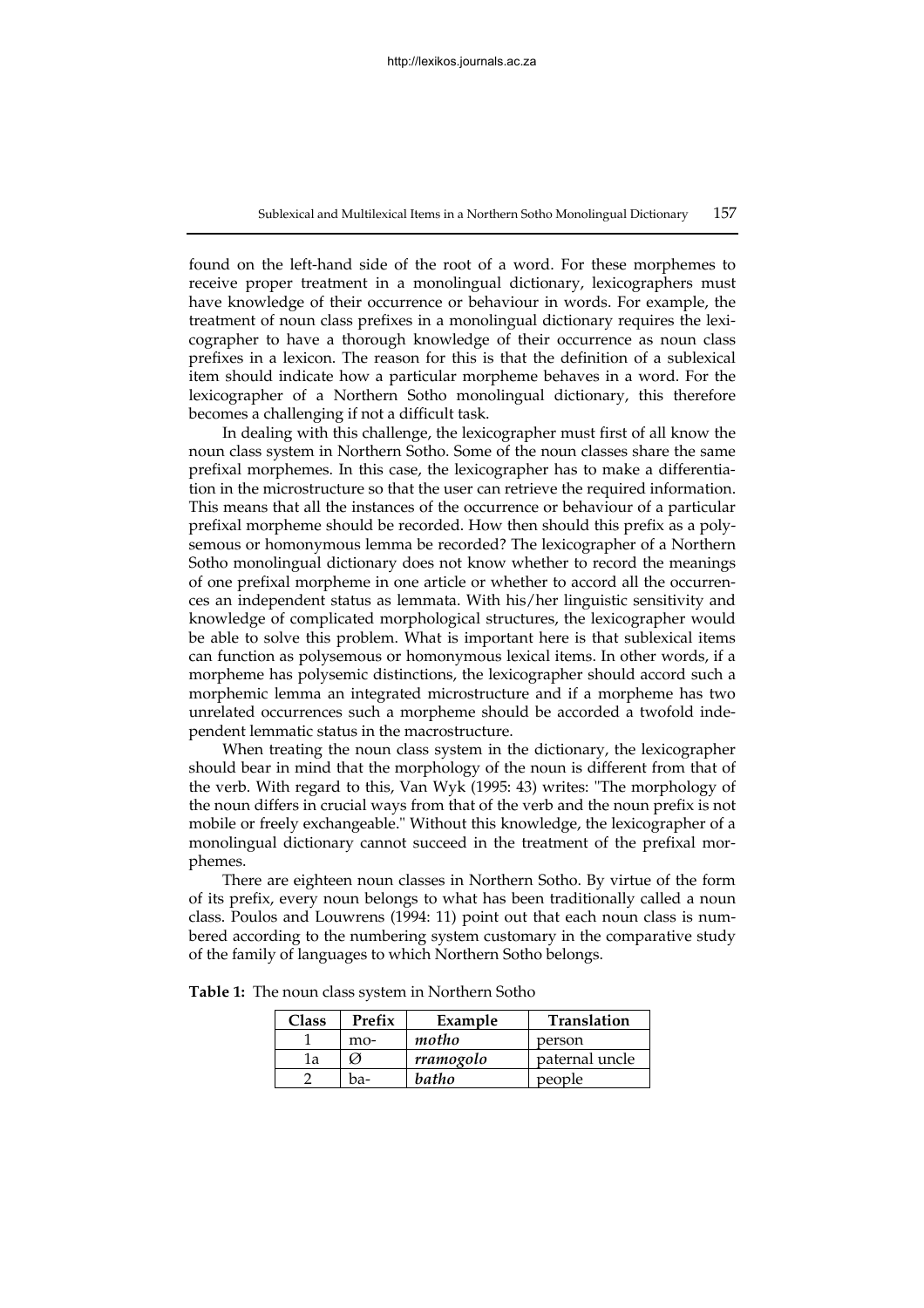| 2a | bo-          | borramogolo | paternal uncles |
|----|--------------|-------------|-----------------|
| 3  | mo-          | molete      | hole            |
| 4  | me-          | melete      | holes           |
| 5  | le-          | lefene      | cockroach       |
| 6  | ma-          | mafene      | cockroaches     |
| 7  | se-          | sefatanaga  | car             |
| 8  | di-          | difatanaga  | cars            |
| 9  | $n-\sqrt{Q}$ | nko         | nose            |
| 10 | di-          | dinko       | noses           |
| 14 | bo-          | bogobe      | porridge        |
| 15 | go           | go ngwala   | to write        |
| 16 | fa-          | fase        | below/down      |
| 17 | $g_{0}$ -    | godimo      | up/above        |
| 18 | mo-          | morago      | behind          |

## 158 Motlokwe Clifford Mphahlele

The noun **monna** (man) belongs to noun class 1 because it has the prefix **mo**and has a [+human] content. The noun **motse** (village) happens to have the same prefix **mo-**, but it belongs to class 3, because it also has a [−human] content. The noun **dilepe** (axes) belongs to class 8 because it has the prefix **di**-. The noun **dikgomo** (cattle) also has the prefix **di**- and it belongs to class 10. This means that noun classes 1 and 3 share the same prefix **mo**- while noun classes 8 and 10 share the same prefix **di**-. In the treatment of these morphemes, the lexicographer must give a clear indication of these occurrences in the definition. What is important is how he/she would make his/her treatment accurate and clear. What the lexicographer needs to do is to establish whether the prefixal morpheme **mo**- can be classified as either a polysemous or a homonymous sublexical item. After having determined this, he/she will therefore be able to give a clear and accurate presentation of the prefixal morpheme. The following presentation would be an accurate treatment of the sublexical item **mo**-:

 **mo-** hlogo ya maina a legoro la 1 (class 1 noun prefix) hlogo ya maina a legoro la 3 (class 3 noun prefix)

The integrated microstructure above shows that the sublexical item **mo**- can function as a prefix of noun classes 1 and 3. In this case, the dictionary user is able to see the dual function of the sublexical item **mo**- in a noun class system. This presentation is apt because the polysemic distinctions of the lemma are clearly indicated. Awarding **mo**- an independent lemmatic status is also a fit lexicographic procedure because this morpheme is a fully-fledged member of the Northern Sotho lexicon. With this approach, the lexicographer will be able to assist the dictionary user to retrieve the required information. For an accurate presentation of prefixal morphemes, lexicographers of a Northern Sotho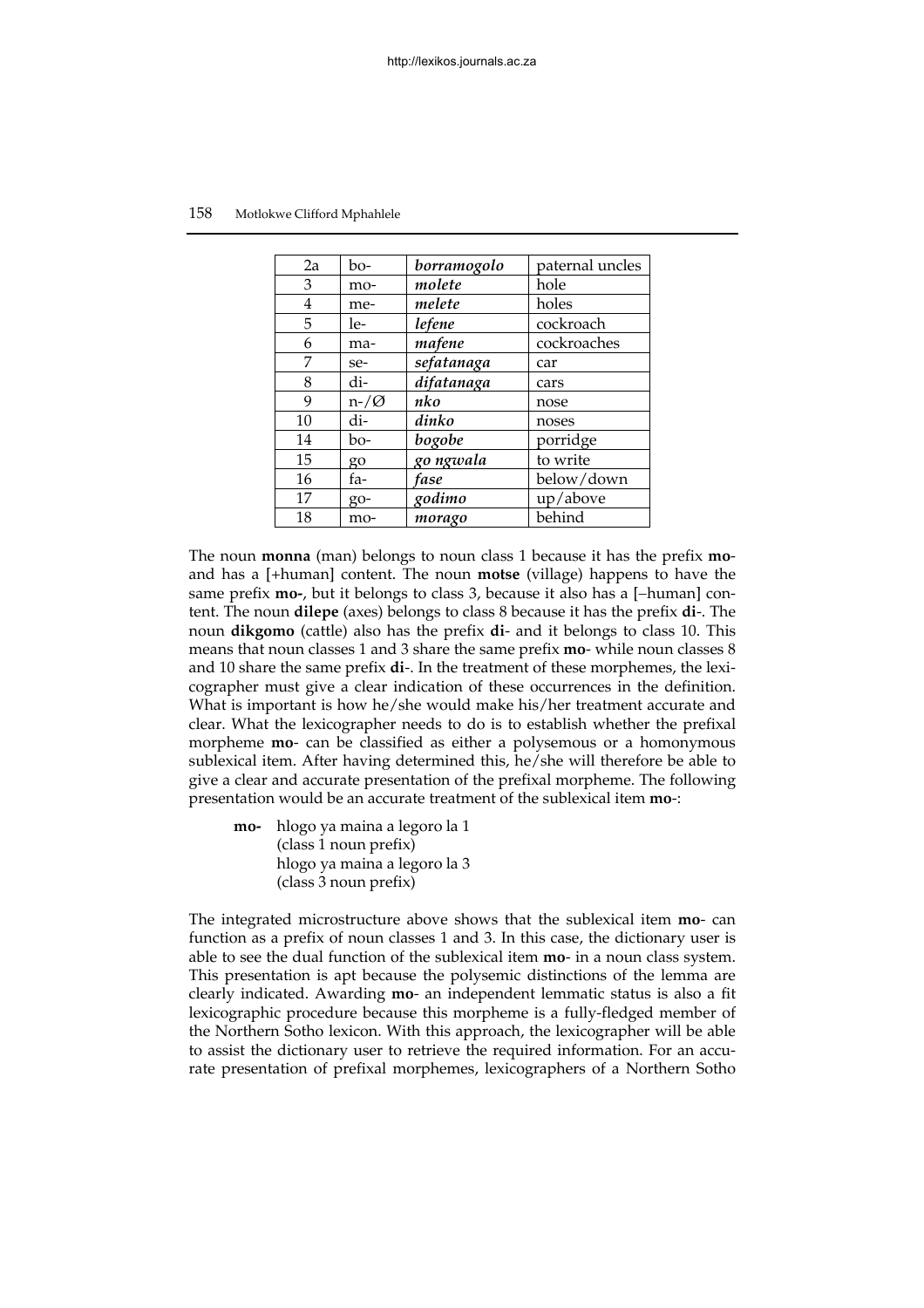Sublexical and Multilexical Items in a Northern Sotho Monolingual Dictionary 159

monolingual dictionary should cooperate with linguists so that the behaviour or occurrence of morphemes in words is clearly indicated. According to Gouws (1989), not only words but also sublexical and multilexical elements should be included as macrostructural elements in a dictionary. With regard to this, he stresses that a lexicon-based approach to lexicography requires a new selection of macrostructural elements as well as a change in the structuring of dictionary articles. This means that dictionary articles should be restructured so that sublexical and multilexical elements could form part of the macrostructure of a dictionary.

The treatment of the sublexical item **le**- poses some problems for the lexicographer of a Northern Sotho monolingual dictionary. The following treatment of the sublexical item **le**- and lexical item **le** could make the dictionary user retrieve the required information:

- **le-** hlogo ya maina a legoro la 5 (class 5 noun prefix)  *mohlala: legapu (example: watermelon)*
- **le-** hlogo ya lesala la motho wa bobedi ka botšing (the pronoun prefix of the second person plural) *mohlala: lena (example: you)*
- **le** lekgokedi la maina a legoro la 5 (the concord of noun class 5) *mohlala: lefene le hwile (example: the cockroach is dead)*
- **le** lekopanyi la maina (a noun conjunction)  *mohlala: monna le mosadi (example: the man and the woman)*
- **le** lešupi la maina a legoro la 5 (the demonstrative of noun class 5) *mohlala: lefene le (example: this cockroach)*

From the above presentation, the dictionary user will be able to deduce that the sublexical item **le**- is different from the lexical item **le**. In the above articles, the sublexical item **le**- has been awarded a double lemmatic status which means that it can function twice in different occurrences in the lexicon. In the first article, **le**- is defined as a class 5 noun prefix whilst in the second article it is defined as the pronoun prefix of the second person plural. This is a fitter presentation of these sublexical items which would allow the user to see the different occurrences of the morpheme **le**- in the lexicon. The first two articles are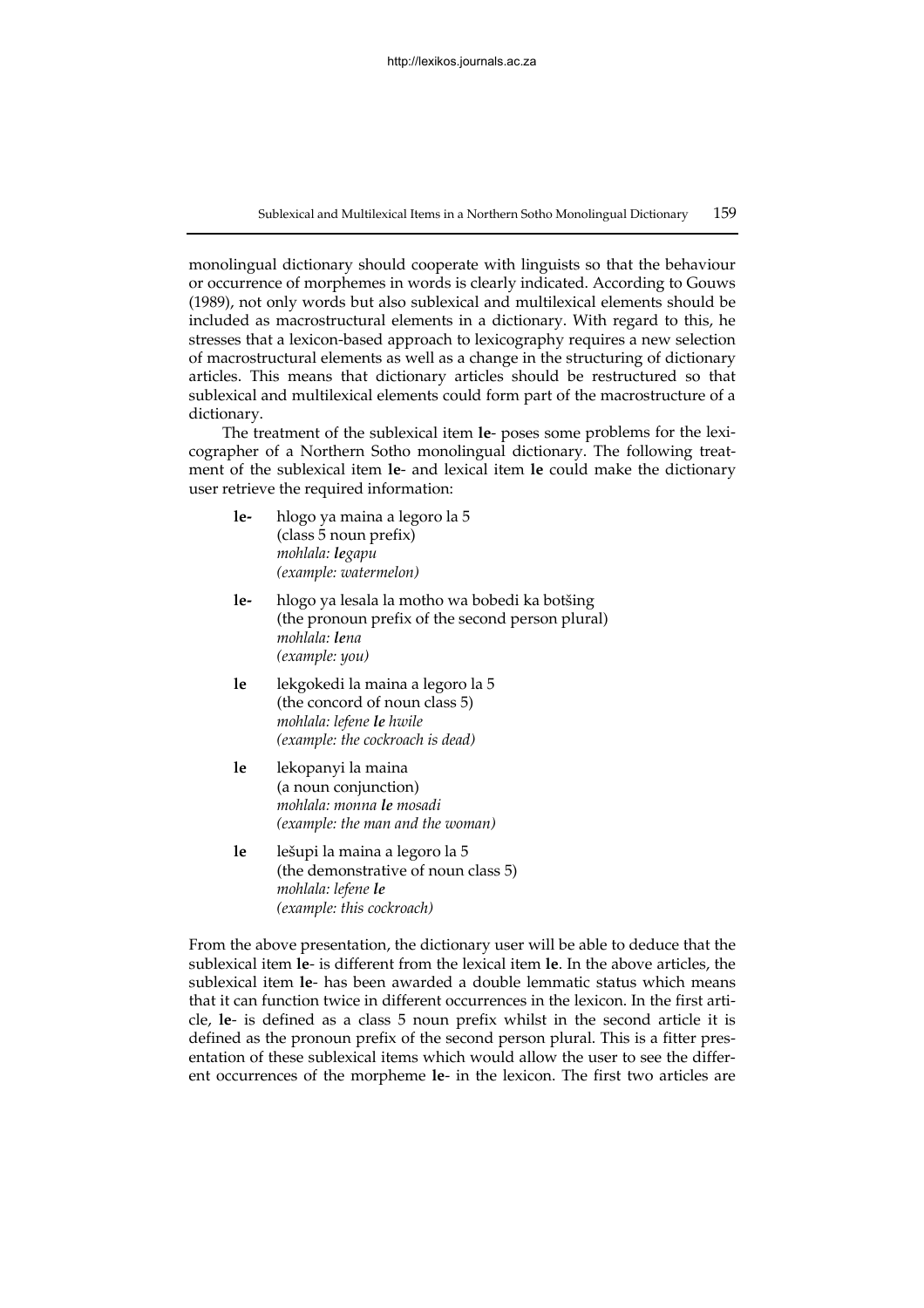followed by articles where the lexical item **le** functions as homonymous lemmata. Although this article does not deal with the treatment of lexical items, the above presentation is to show how lexicographers can differentiate sublexical items from lexical items in the macrostructure of a dictionary. Provided with examples, the dictionary user would be able to use the presented morphemes correctly. Lexicographers should provide each article of a sublexical item with an appropriate example to assist the user to comprehend the presented semantic information. The structural resemblance that often exists between sublexical and lexical items should not mislead the lexicographer to include sublexical items in the microstructure of lexical lemmata. This approach or lemmatization procedure is detrimental to the lemmatic status of sublexical items. That is, the presentation of the sublexical item **le**- in the microstructure of the lexical lemma **le** could in no way assist the dictionary user to retrieve the meaning of this prefixal morpheme. This lemmatization procedure used by traditional lexicographers has not assisted dictionary users to retrieve the meanings of sublexical items. Abandoning a word-based approach in favour of a sublexical approach, lexicographers of a Northern Sotho monolingual dictionary need to give an apt account of sublexical items in their dictionary.

The following presentation of the sublexical item **di**- and lexical item **di** could assist the dictionary user to retrieve the presented semantic information successfully:

 **di-** hlogo ya maina a legoro la 8 (class 8 noun prefix) *mohlala: dilepe (example: axes)* 

> hlogo ya maina a legoro la 10 (class 10 noun prefix) *mohlala: dipudi (example: goats)*

 **di** lekgokasediri goba lekgokasedirwa la maina a legoro la 8 (the subjectival or objectival concord of noun class 8) *mohlala: dilepe di timetše (example: the axes are lost)* 

 lekgokasediri goba lekgokasedirwa la maina a legoro la 10 (the subjectival or objectival concord of noun class 10) *mohlala: dikgomo di a fula (example: the cattle are grazing)* 

This treatment is user-friendly because dictionary users will be able to deduce that the sublexical item **di**- can function as a class prefix of classes 8 and 10. This has been aptly presented in an integrated microstructure. The inclusion of the sublexical item **di**- as a lemma in the macrostructure would allow users to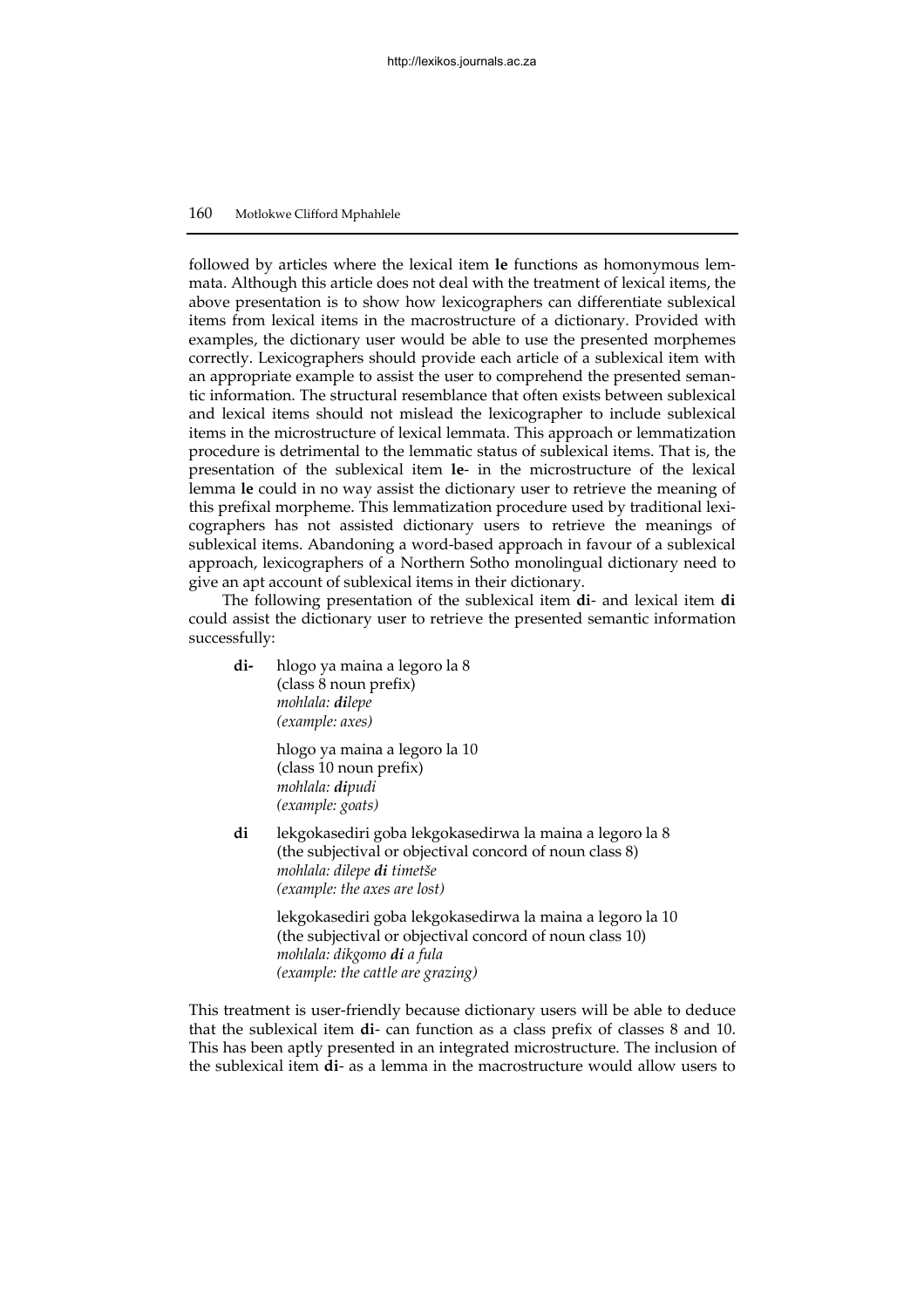see that there is no semantic relationship between sublexical items and lexical items. If the first article had consisted of one definition only, the user would not have been able to retrieve the required information because one occurrence of the morpheme **di**- would have been lacking. In other words, the dictionary user would have thought that the morpheme **di**- can only function as class prefix of class 8 or as class prefix of class 10. To solve this problem, the lexicographer must do some morphological research so that the articles of sublexical items reflect their occurrences in the lexicon. That is, the way in which the prefixal morphemes are treated in dictionaries should reflect their linguistic status in the lexicon. With regard to this, Gouws and Prinsloo (1997: 46) stress that the first step towards the improvement of the lexicographic standard of dictionaries for African languages must be to do proper groundwork. According to them, dictionaries are instruments of linguistic and communicative empowerment and therefore lexicographers have to make sure that their intended target users receive optimal linguistic information. Lexicographers of a Northern Sotho monolingual dictionary must also cooperate with linguists to find a treatment of sublexical items suitable for a lexicon-based dictionary.

# **2.2 The treatment of suffixal morphemes**

Suffixal morphemes are also known as suffixes. These morphemes, according to Lombard et al. (1985: 22), occur after or behind word roots. Fromkin and Rodman (1993: 518) define a suffix as a bound morpheme which occurs after the root or stem of a word, an affix which is attached to the end of a morpheme or a word. This means that suffixal morphemes have a predominantly wordinternal function.

Most dictionaries have not effectively treated suffixal morphemes. In some dictionaries, suffixal morphemes have not been given lemmatic status in the macrostructure. This approach, according to Gouws (1991: 88), is an invalid lexicographic account for it does not regard sublexical items such as suffixes as fully-fledged lexical items. Because they are fully-fledged lexical items, suffixes should be included as lemmata in the macrostructure of dictionaries. The treatment of suffixes in a Northern Sotho monolingual dictionary poses some problems and challenges to the lexicographer.

The following are some of the suffixes that should be treated in the macrostructure of a Northern Sotho monolingual dictionary: **-ana, -ile, -itše, -iša, -ega, -olla, -eng, -ela**. In Northern Sotho, these suffixal morphemes are productive in word-formation processes. The treatment of these suffixal morphemes in the articles of other lexical items would not assist dictionary users to obtain the required information from the dictionary. In some cases, dictionary users would regard these morphemes as extra-linguistic information in the microstructure. With regard to the treatment of sublexical items, Gouws (1991: 88) says: "To the detriment of the user, dictionaries include sublexical items as sublexical lemmas and these lemmas then receive erroneously a complete lexi-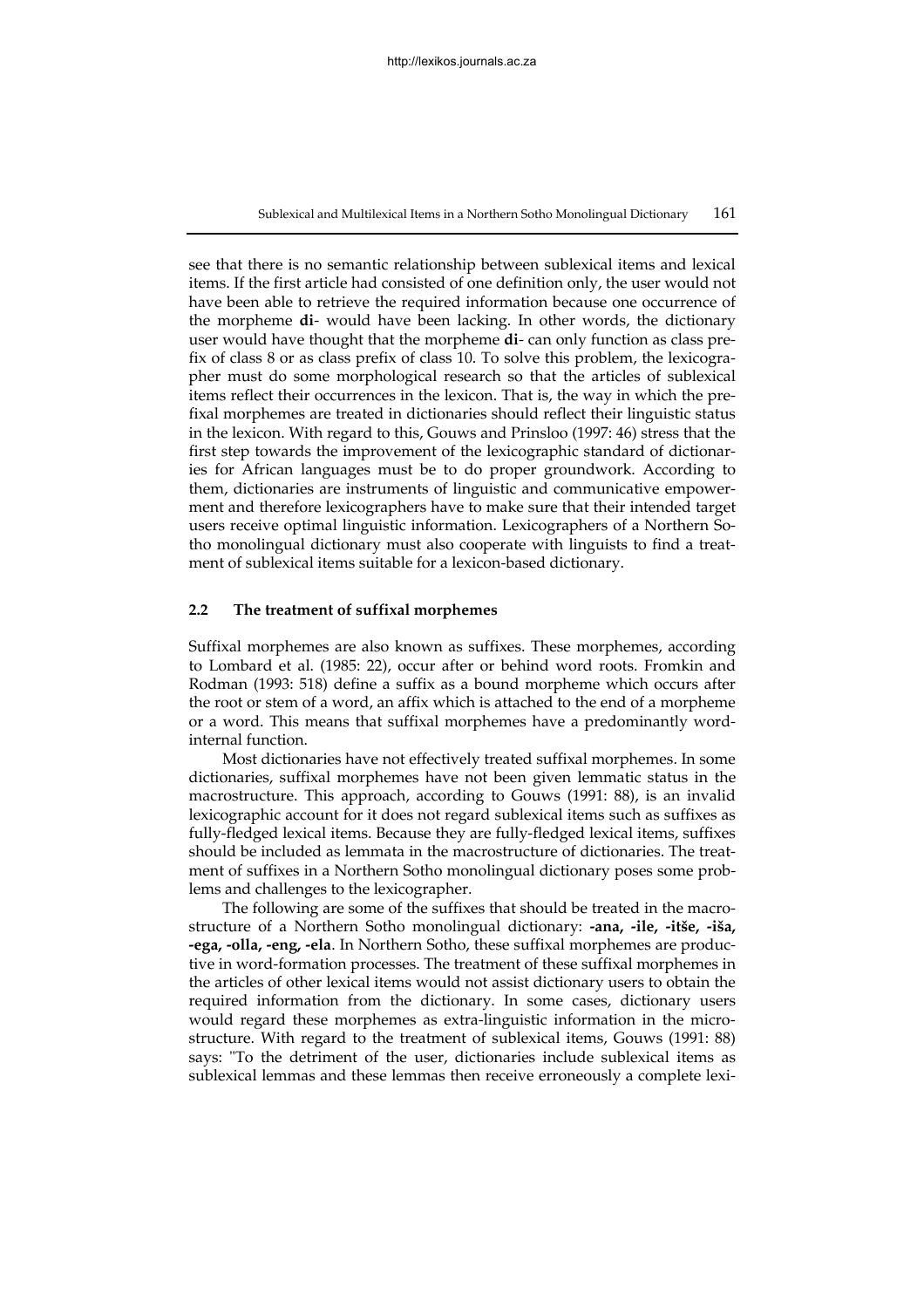### 162 Motlokwe Clifford Mphahlele

cographical treatment, another invalid lexicographical account." In other words, the inclusion of prefixal and suffixal morphemes in the articles of some lexical lemmata is not an accepted lexicographic procedure. Because morphemes may appear complicated to dictionary users, it is important for these sublexical items to be accorded lemmatic status so that their treatment could be as comprehensive as possible.

The following example may assist lexicographers to treat suffixal morphemes in an accurate and acceptable way:

- -**ana** moselana wa nyenyefatšo woo gantši o hlomesetšwago maineng (diminutive suffix which is usually attached to nouns)  *mohlala: mosela + ana = moselana*
- -**ana** moselana wa ledirani (the reciprocal suffix) *mohlala: nyala + ana = nyalana*
- -**ile** moselana wa lephethi (the perfect suffix)  *mohlala: rema + ile = remile*
- **-iša** moselana wa lediriši (the causative suffix) *mohlala: lema + iša = lemiša*
- -**ela** moselana wa lediredi (the applicative suffix)  *mohlala: nyaka + ela = nyakela*

Because the suffix -**ana** receives double lemmatic status in the macrostructure, users of a Northern Sotho monolingual dictionary will be able to see that the suffixal morpheme -**ana** has two unrelated meanings. The given examples after the definition play an important role in assisting users to contextualise the treated sublexical lemmata. Without these examples, dictionary users may find it difficult to apply these suffixes to nouns and verbs. In the first article of -**ana**, users are able to deduce that this suffixal morpheme is attached to nouns to indicate the diminutive of objects. Giving this sublexical item double independent lemmatic status is an apt lemmatization procedure because if the lexicographer accords it single lemmatic status, users will only see -**ana** as either the diminutive or the reciprocal suffix. That is, single lemmatic status for this morpheme would only partly represent its occurrence in the lexicon. Even if the two definitions for -**ana** were included in a single lemma, this would also be problematic because an integrated microstructure would mean that the meanings are related to each other. Although this lemmatization procedure is challenging, lexicographers should always try to be accurate in their treatment so that the decoding and encoding needs of their target users can be met.

Sublexical items should not appear in the microstructure or semantic com-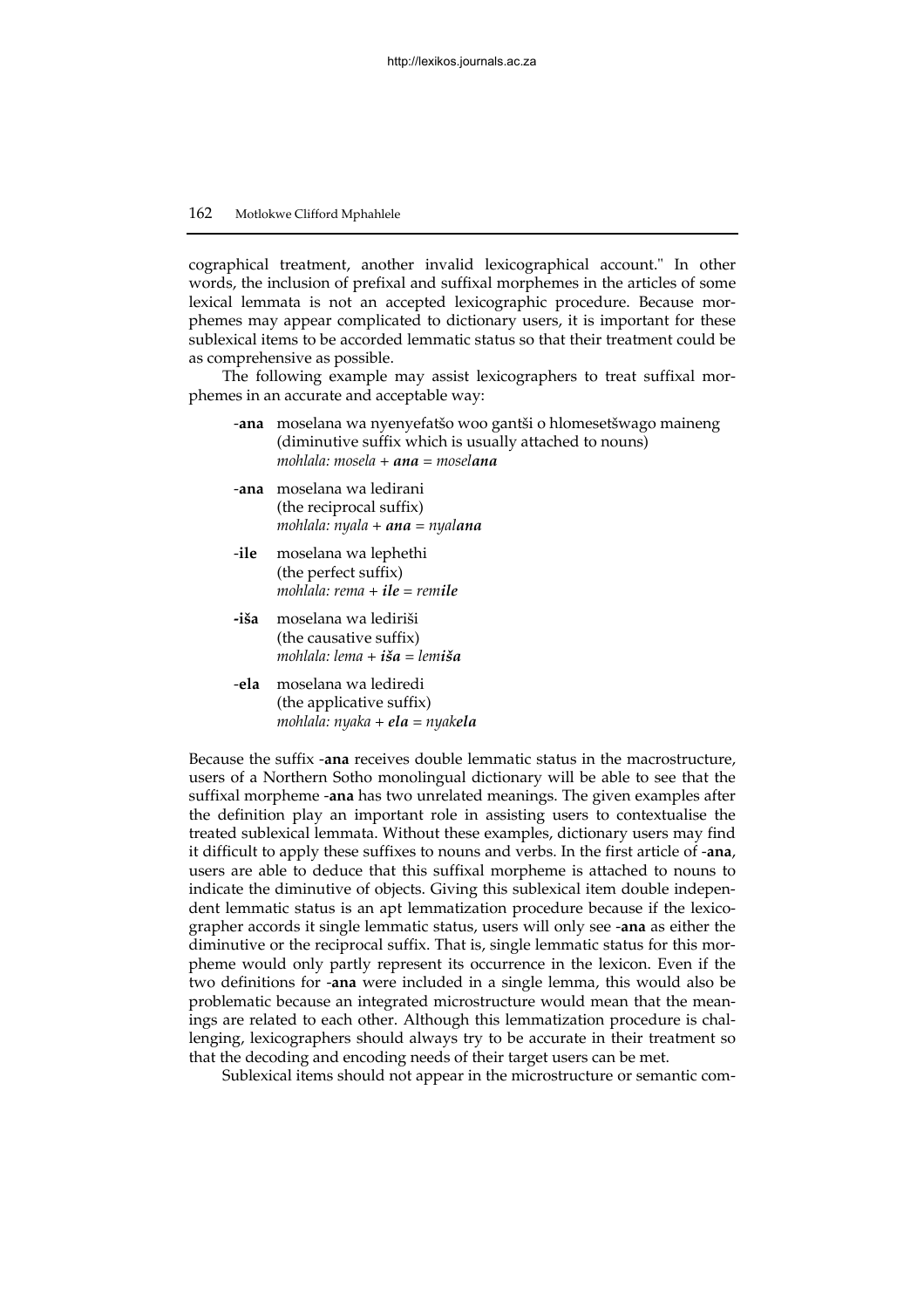ment of other lexical lemmata. These items should be regarded as fully-fledged members of the lexicon of a language. The placing of sublexical items in the microstructure or semantic comment of other lexical lemmata disregards the status of these items as members of the lexicon. This lemmatization procedure is also detrimental to the optimal retrieval of semantic information in dictionaries.

# **3. Multilexical items**

Multilexical items are lexical items that consist of more than one word. This combination of words is always a unit and should be treated likewise in a dictionary. Although multiword lexical items consist of more than one word, they should, according to Gouws (1991: 78), be regarded as single lexical items. These items should therefore be included as multilexical lemmata in the macrostructure of dictionaries.

Just like other languages, Northern Sotho possesses multilexical items such as collocations, fixed expressions, complexes, compounds, group prepositions, etc. As independent and fully-fledged members of the lexicon, these items should be included in the macrostructure of a dictionary as multilexical lemmata (cf. Mphahlele 2001a: 103-104). When treating multilexical items, the lexicographer of a Northern Sotho monolingual dictionary is confronted with quite a number of problems and challenges. The lexicographer does not know firstly, whether compound words should be treated in the articles of their headwords or in the macrostructure as multilexical lemmata, secondly, whether a collocation should be included in full or whether one component of a collocation should be given in the macrostructure as a headword, and, thirdly, whether fixed expressions should be included in full in the macrostructure of a standard, general or special dictionary or whether these should form part of a glossary in the back matter of the dictionary. This section tries to formulate proposals on how to treat multilexical items in a Northern Sotho monolingual dictionary.

With regard to the treatment of multilexical items, Gouws (1991: 82) writes: "Treating multiword lexical items in the entries of lexical lemmas diminishes the linguistic soundness of a dictionary. The conventional treatment of the majority of multiword lexical items results directly from a twofold bias dominating lexicographical practice." The implied semantic relationship between multilexical elements and lexical elements should not compel the lexicographer to include multilexical items in the microstructure of lexical lemmata. This approach which is word-biased, is detrimental to the effective retrieval of the semantic information of multilexical items. That is, if multiword lexical items such as compounds, collocations and fixed expressions are included in the microstructure or semantic comment of other lexical items, dictionary users would not be able to retrieve their meanings because they would regard any information presented after the definition of a lexical lemma as extralinguistic.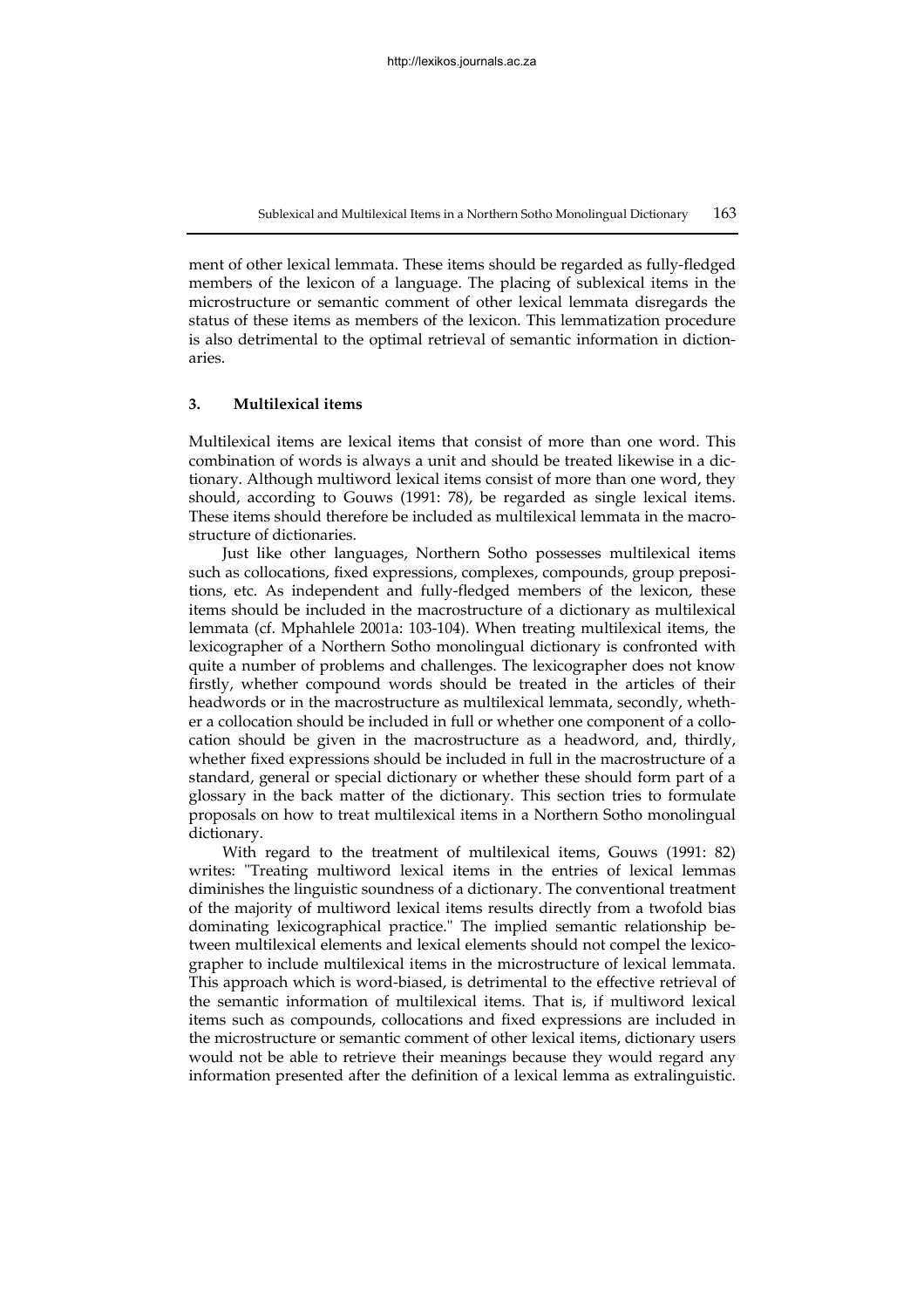In other words, users would not expect to find the meaning of a compound word in the microstructure of a lexical lemma.

Multilexical items are independent members of the lexicon of Northern Sotho and they must be granted an independent lemmatic status in the macrostructure of a dictionary. The following are some of the different multilexical items in Northern Sotho:

| <b>Multilexical item</b> | <b>Type</b>                |  |
|--------------------------|----------------------------|--|
| mothomogolo              | compound                   |  |
| tselapedi                | compound                   |  |
| ka ntle ga               | group preposition          |  |
| kgauswi le               | group preposition          |  |
| ga mmogo le              | group preposition          |  |
| sebakeng sa              | group preposition          |  |
| ka nnete                 | collocation                |  |
| ka mme                   | collocation                |  |
| pudi ya leleme le letala | fixed expression (proverb) |  |
| ntsho ya mathudi         | fixed expression           |  |

**Table 2:** Different types of multilexical items in Northern Sotho

Jackson (1988: 98) refers to a collocation as a combination of words that has a certain mutual expectancy. According to him, the combination in a collocation is not a fixed expression but there is a greater than chance likelihood the words will cooccur. The cooccurrence of words in a collocation compels the lexicographer to lemmatize a collocation as a multilexical lemma. Failure to lemmatize a collocation would mean that users would not be able to retrieve the meaning associated with a particular collocation. For example, the collocation **ka nnete**  does not have any meaning relationship with the lexical item **nnete**. Therefore, the lexicographer of a Northern Sotho monolingual dictionary should not include a collocation **ka nnete** in the microstructure of the lexical lemma **nnete**. This is an unacceptable lexicographic procedure.

The following treatment could assist dictionary users to retrieve the semantic information regarding multilexical items:

 **mothomogolo** Ke motho yo a gotšego yo a nago le mengwaga ye mentši (an elderly person)

 Motho wa maemo setšhabeng go swana le kgoši, bjalobjalo (a community leader like a chief, etc.)

 **tselapedi** Ke mokgwa wo mongwe wa go tšwelela ntle le wo o tlwaelegilego

(an option to succeed or survive)

 **ka ntle ga** Ke letlema leo le šomišwago go šupa selo seo se sego gona goba seo se sa šomišwego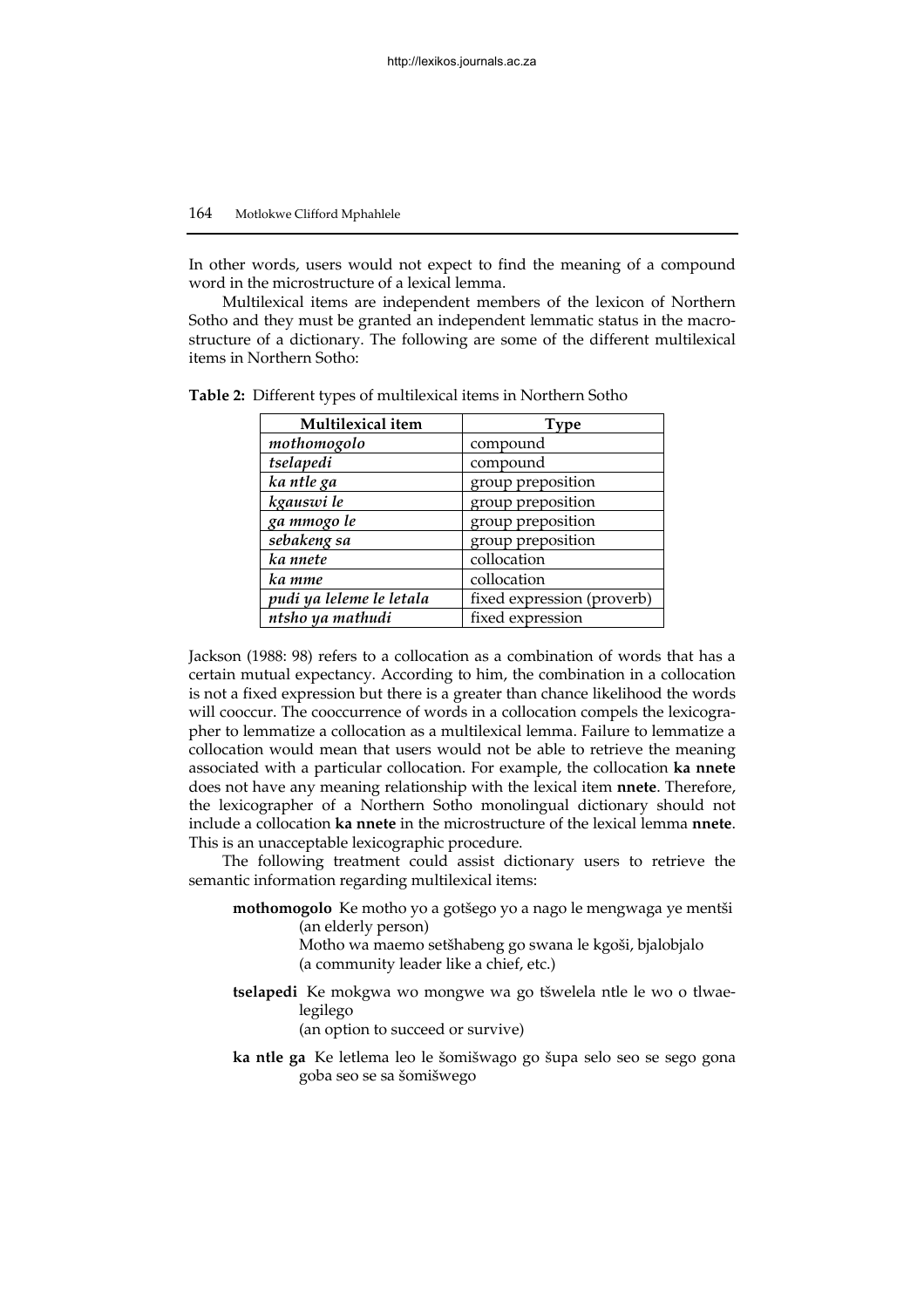(a group preposition meaning "on the side of", "beyond", "not having", etc.)

 **kgauswi le** Ke letlema leo le šomišwago go šupa go batamela ga selo go se sengwe

(a group preposition meaning "next to", "nearer to", etc.)

 **ga mmogo le** Ke letlema leo le šupago go ba gona goba go ba gotee ga dilo tše pedi goba go feta

(a group preposition meaning "together", "with", etc.)

- **sebakeng sa** Ke letlema leo le šupago ge selo se sengwe se se sa kgethwa (a group preposition meaning "instead of", "in spite of", "in the place of")
- **ka nnete** Ke letlema leo le šupago go dumela, go makala, bjalobjalo (a collocation meaning "indeed")
- **ka mme** Ke letlema leo le šupago kgonthišišo (a collocation meaning "sure!")
- **pudi ya leleme le letala** Ke selo sa go ithuša goba go intšha bohloking go go swana le diruiwa go ba tšhelete

 (a proverb meaning something that relieves a person from poverty, i.e. money or livestock)

 **ntsho ya mathudi** Morogo

(leafy plant cooked and eaten as a vegetable)

From the presented compound words above, it is obvious that the meaning of all compound words cannot be deduced from their component parts. With regard to compounds, Gouws (1999: 25) writes: "Complex lexical items are also included in dictionaries but all complex items do not get a similar treatment. In linguistics a distinction is made between transparent and intransparent complex items. The meaning of a transparent complex item can be deduced from the meaning of its components but the meaning of an intransparent complex cannot be deduced from the meaning of its components."

The lexicographer of a Northern Sotho monolingual dictionary should know that there are self-explanatory and intransparent compounds. In the case of intransparent compounds, where the meaning cannot be deduced from their constituent parts, lexicographers should give a comprehensive definition in the microstructure of such multilexical lemmata. In the article of the multilexical lemma **mothomogolo**, for example, the second polysemic distinction does not have any meaning relation with the constituent parts of the lemma. In this case, it is important for the lexicographer to give a comprehensive definition regarding the intransparent compound. Self-explanatory lemmata display 'semantic transparency' and in this case, the lexicographer may give a brief definition to assist the user to retrieve the required information.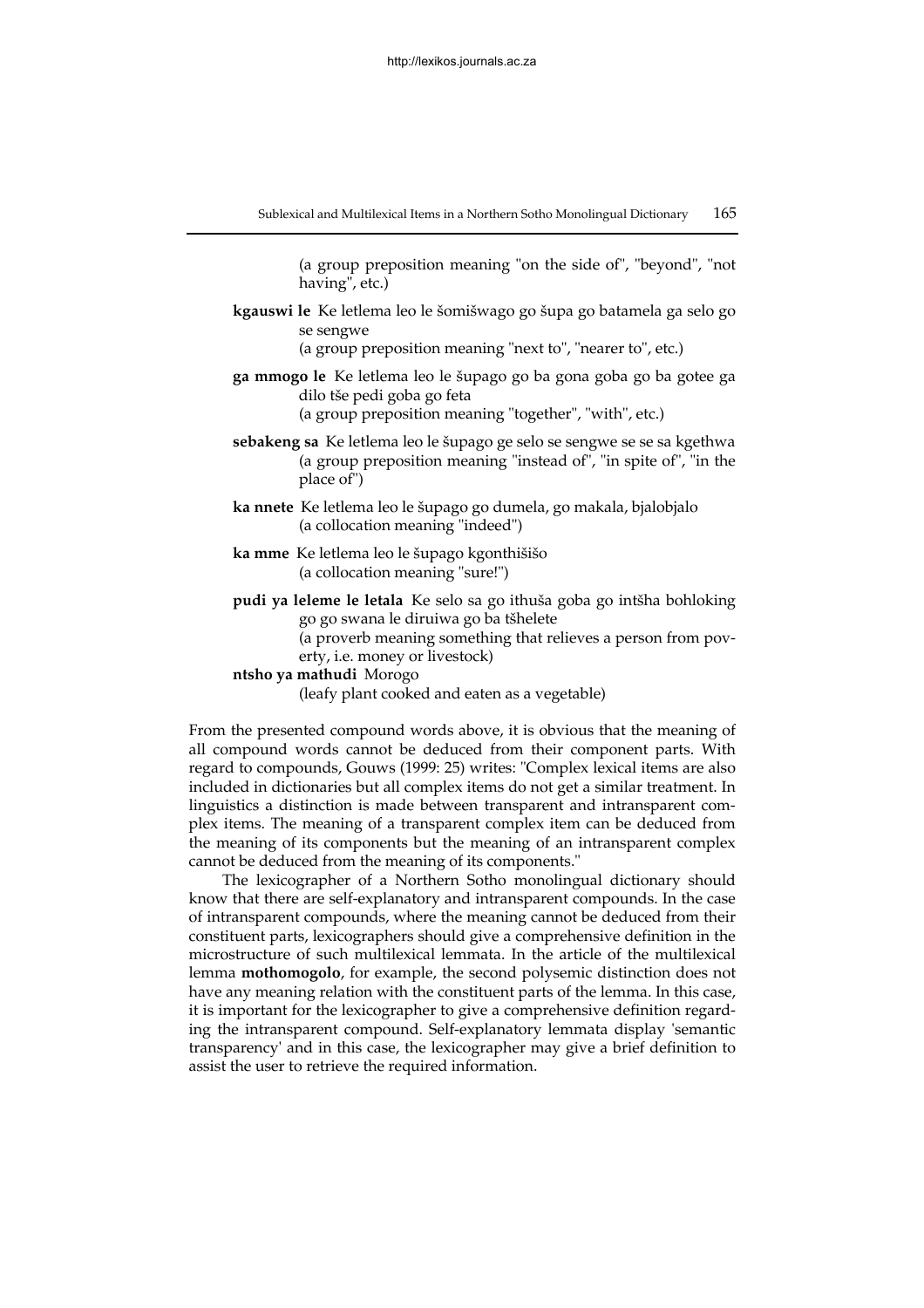# 166 Motlokwe Clifford Mphahlele

With regard to the treatment of fixed expressions (idioms and proverbs) in dictionaries, lexicographers may choose to include these items as multilexical lemmata in the macrostructures of general or special dictionaries.

# **4. Conclusions and recommendations**

Obviously, the treatment of sublexical and multilexical items in a Northern Sotho monolingual dictionary poses some challenges to the prospective lexicographer. In treating these items some useful guidelines need to be taken into consideration. These are:

- Sublexical items are productive in the word-formation process.
- Sublexical and multilexical items are fully-fledged members of the lexicon of a language and therefore need to be accorded independent lemmatic status.
- Sublexical items can be divided into two types, i.e. prefixal and suffixal morphemes that should be presented as lemmata in the macrostructure.
- There are different kinds of multilexical items in Northern Sotho, i.e. group prepositions, compounds, complexes, collocations, fixed expressions, etc., that should be accorded independent status in the macrostructure of a dictionary.
- The implied semantic relationship between multilexical items and lexical items should not compel the lexicographer to include multilexical items in the microstructure of other lexical items. This approach is in disregard of the lemmatic status of multilexical items.
- To be accurate in their definitions, lexicographers should observe the behaviour or occurrence of sublexical items in a word and how these items affect the meanings of words. In other words, lexicographers should study the morphology of the words with which they are dealing.
- The treatment of sublexical and multilexical items requires lexicographers to be sensitive to language so that they can be able to see the different occurrences of one affix in a lexicon.
- Without a lexicon-based approach, no dictionary will ever present itself as a linguistically-matured instrument.
- The morphology of the noun differs in crucial ways from that of the verb and the noun prefix is not mobile or freely exchangeable like the verb prefix.
- Like some lexical items, sublexical and multilexical items can function as polysemous and homonymous lemmata. In other words, if a morpheme has polysemic distinctions, the lexicographer should accord such a mor-